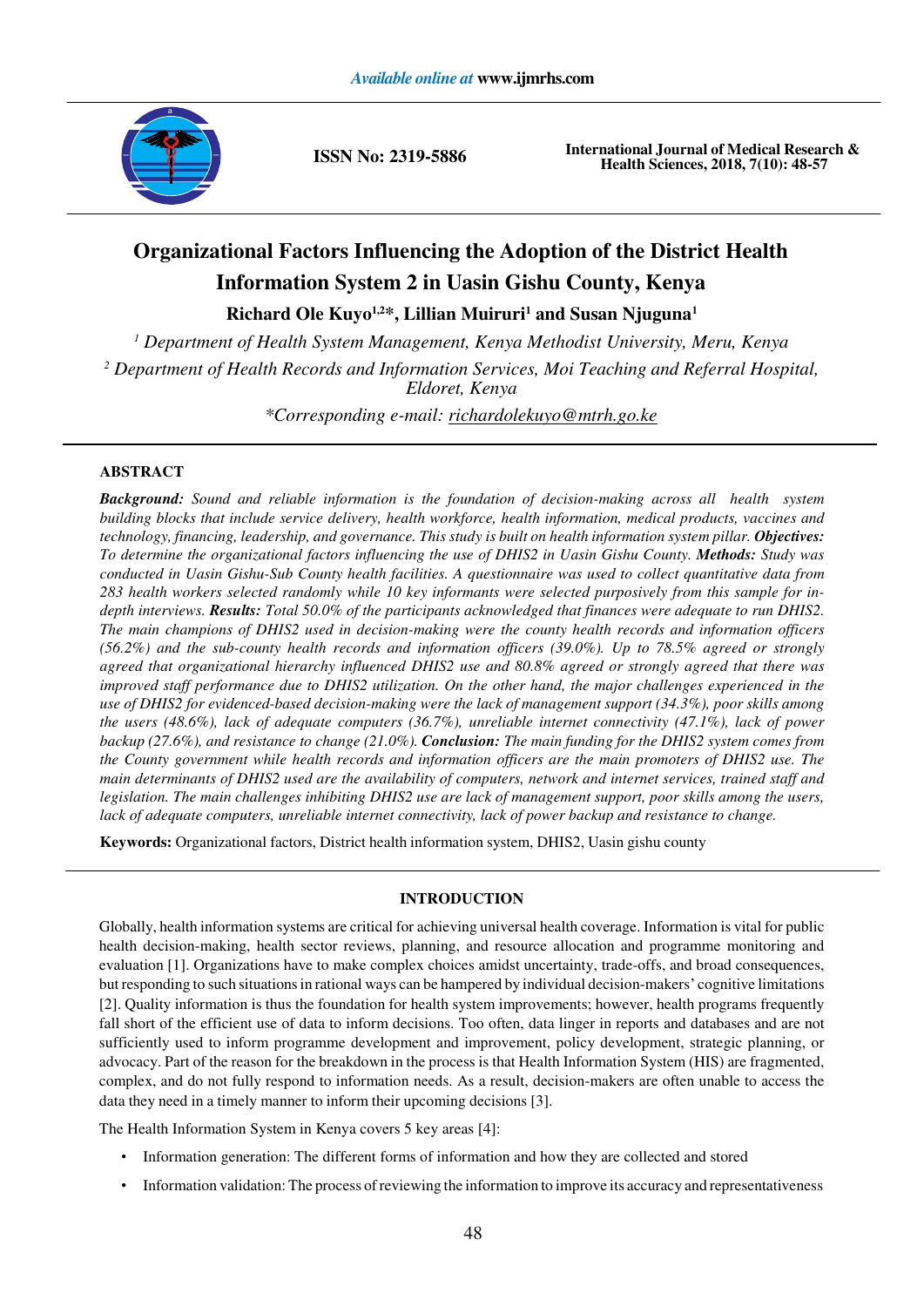- Information analysis: The process of understanding what the information is saying
- Information dissemination: The process of sharing emerging information from the analysis with relevant stakeholders
- Information utilization: The process of ensuring information available informing the decision-making process

These areas are all interlinked and, together, form the continuum of the Health Information System in Kenya. A number of organizational issues mediate on the decision-making process in Uasin Gishu County. These issues include policies and procedures, organizational hierarchy and organizational politics. Counties have formalized policies and procedures that are designed to resolve common problems and to guide health managers when making decisions. These policies and procedures are in the form of documented disciplinary regulations which guide managers through a process of resolving issues with staff members.

Moreover, organizational hierarchy, which is the management structure in every county-level government, is characterized by different levels of leadership which carry with them different degrees of authority. The degree of authority directly impacts on the nature of the decisions an individual can make. For example, county health records and information officer cannot make decisions about the overall goals of the County. However, the county health records and information officer can make decisions about how their department which contributes to the achievement of the County's goals. See, et al., posit that perceived threat to managerial value and control is a key barrier to decision process innovation and thus there is a tendency for managers to perceive such innovations as threats to their own value, discretion, and control [2].

Organizational politics refers to behavior displayed by individuals and groups which is designed to influence others on the use of health information systems. Individuals and teams will often use politics to advance their careers, interests, ideas on health information technology adoption; this applies to Uasin Gishu County [2]. Organizations like Uasin Gishu County and its departments are made up of individuals with different beliefs, values, and interests. These differences are often the driving forces behind organizational politics that can influence the use of DHIS2. For example, county health records and information officer may well use politics to influence the county Director of health to allocate more funds for health information technology in their department among other competing demands in the county. Top management support has long been conceived as an important factor in the success of an information system [5]. According to Loonam, et al., a number of approaches are available for use by top managers in organizations to facilitate information system (IS) activities. These include maintaining a positive attitude, building an effective and powerful coalition group, creating an inclusive steering committee, developing a strong vision for IS, aligning the IS strategy with the corporate strategy, communicating the IS initiative across the entire organization, and providing sufficient resources for the IS initiative [6].

Environmental issues are among the external factors that influence the affairs of an organization. Some of these external factors are the market in which the organization operates, the economy, government legislation, customers' reaction to the organization's products and services with respect to the use of DHIS2 [2]. Studies have been conducted in Kenya to assess the performance of HIS and various efforts have been implemented to improve the systems' efficiency. However, after years of investment in HIS, the Government of Kenya still struggles to provide quality and timely data for healthcare decision-making. This is particularly evident at the sub-national levels where there is a lack of systems to improve data access, synthesis, communication, and interpretation, all of which are inhibiting districts from making decisions about key service delivery issues [3]. Nutley, et al., further report that an assessment of the health management information system conducted between 2006 and 2007 described the existing routine HIS as fragmented and vertical with stand-alone systems at the national level. The paper-based, vertical systems resulted in data being "largely unavailable for effective planning, monitoring, and evaluation of the health system at all levels." The National Health Information Strategy, developed in 2009, identified additional gaps related to the insufficient use of data in decision-making. The health information strategy addressed these needs by calling for the elimination of the vertical nature of the routine HIS and the integration of existing data sources into one data warehouse. The DHIS2, an open-source, web-based health management information system, was identified as a key solution to the health information strategy and was implemented beginning in 2010. It was envisioned that the introduction of the DHIS2 would improve data use at all levels of the health system [3].

See, et al., posit that organizational culture is also important, in addition to managers' individual attitudes towards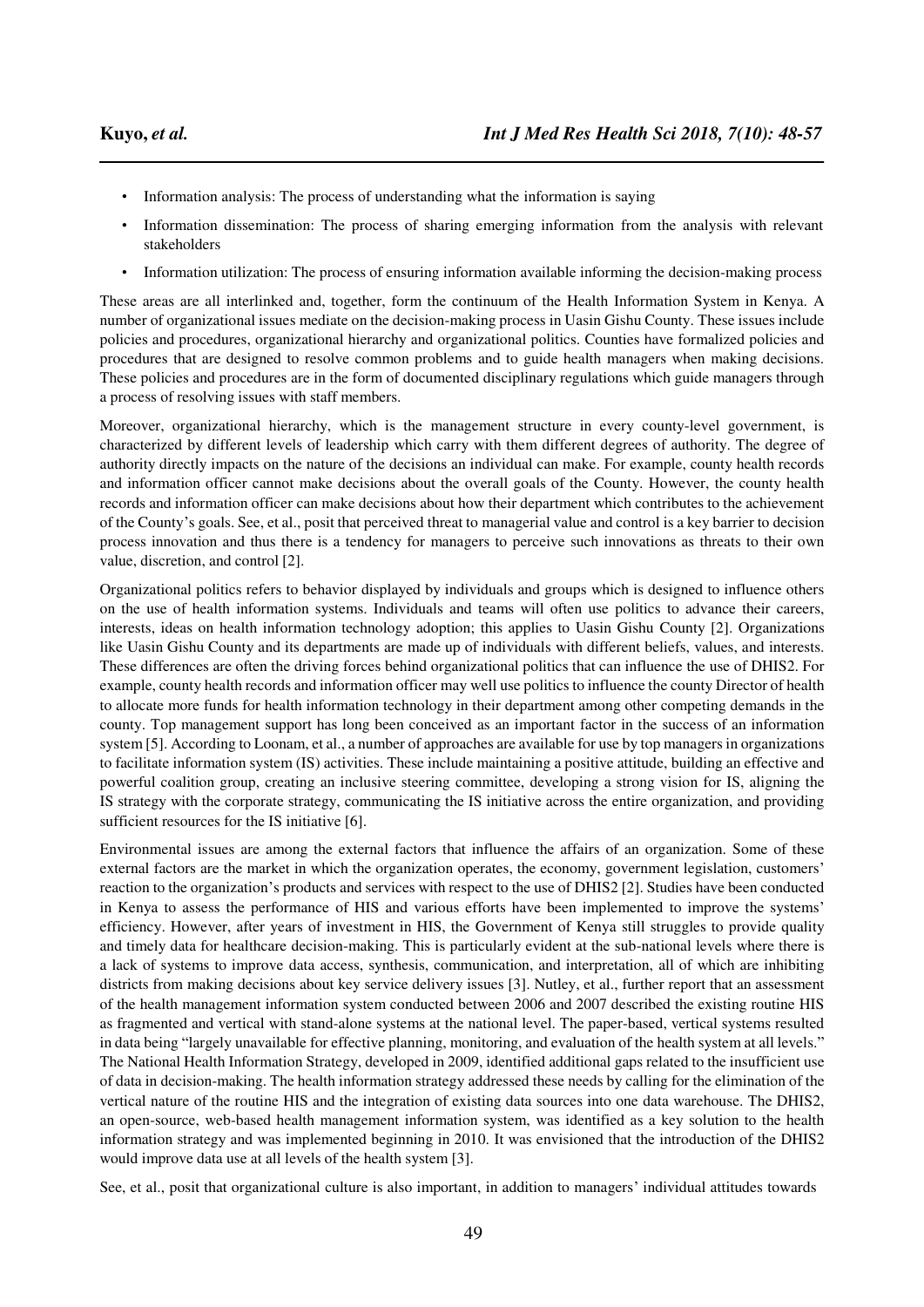change, since their perception of the organization's ability to change is expected to play a role in innovation adoption [2]. They suggest that for innovation to occur and be successful there must be a perception among managers and other users that the organization can adapt to and implement the new processes. The PRISM framework assumes that if organizations promote a culture of information, they will also improve their competence in conducting RHIS tasks, thus improving their self-confidence to carry out RHIS tasks. If the work environment does not promote key RHIS attitudes and values, health workers may not internalize the values required to generate, maintain and improve the information system [7].

The starting point in adopting e-health is the development of coherent national e-health policies and strategies. These requirements are in tune with national development plans, national ICT policies and with buy-in from healthcare workers-the users. The Government of Kenya, in partnership with the private sector, has made important strides towards creating an environment suitable for the uptake of e-health. The efforts include the release of standards and guidelines for Electronic Medical Records (EMR) in Kenya (2010), strategic plan for Health Information Systems (HIS) (2009- 2014), Kenya ICT Policy (2006) and the Kenya Communications Act (2009), all of which mark important milestones in the creation of an environment with legal and regulatory framework conducive to the development and adoption of e-health in Kenya [8]. The reasons advanced for the introduction of these systems were health facilities collected information haphazardly and irregularly, information collected was incomplete and unreliable with limited analysis and use at the point of collection, and too much data was collected rendering analysis impossible [9]. Odhiambo-Otieno continues to point out that all the systems within the DHSs in Kenya are characterized by a lack of integration, and are disjointed and widely dispersed, with no effective central coordination to ensure that the information they contain is readily available to other systems. The Kenya Health Sector Strategic and Investment Plan (KHSSP) of July 2013-June 2017 notes a number of problems, among them the lack of comprehensive systems in place to ensure and monitor evidence-based policymaking, the absence of systems to generate data demand and knowledge management, and limited use of information on vital events to guide decision-making [4].

The national, county and facility healthcare levels lack effective referral monitoring systems to promote appraisal, feedback, and accountability for provider actions. As an integral part of the healthcare system, referrals must be included in the health sector performance M and E system. Therefore, a system for maintaining records and information should be mandatory. The current routine Ministry of Health (MOH) do not provide for the collection of referral data. The data collected is of poor quality and is rarely used. The system needs standardized referral tools to communicate referrals and capture referral data. These tools would include referral forms, referral registers, data collection, and update forms, patient tracking forms, feedback forms, and a directory of services. Currently, accountability is absent and referral data collection is not a priority at the facility level [10]. Another concern raised by HIS experts is that most developing countries lack an information culture which would focus on strengthening the supervision, feedback and support aspects for the overall HIS. Feedback constitutes an integral component of the health information cycle as this is necessary for keeping communication lines open to discuss and resolve problems in the system leading to improvements in the entire HIS. However, health workers collating and transmitting health data in developing countries hardly ever receive any feedback, and when such feedback is received it is most of the kind that is negative, marked by long delays and not very constructive [11-14].

The HIS policy states that "while the records (the documents or disks) are unequivocally the property of the practitioner or institution, the data is not." Data is not capable of being owned, and many different people have an interest in it, especially the person to whom it relates. In addition, all the health and health-related data and information shall belong to the Government of Kenya (GoK) [15]. Another problem commonly cited with HIS systems in developing countries is the lack of data ownership occasioned by health workers' perception, the purpose of a HIS is simply to enable submission of reports to the higher levels, leading to a situation where there is no incentive for health workers at levels below the national level to analyze, use and interpret health data [13,16,17].

An improved and harmonized health reporting system is critical for health system strengthening since it can generate timely information for proper planning, monitoring, and evaluation of service delivery at all levels of the health system. However, in most developing countries, particularly in Sub-Saharan Africa, health reporting has been dominated by paper-based data collection and storage systems that tend to generate incomplete and inaccurate reports. Evidence shows that the continued use of paper-based systems contributes to poor data quality in terms of reliability, availability, timeliness, and completeness of reporting, all of which could compromise health service delivery. In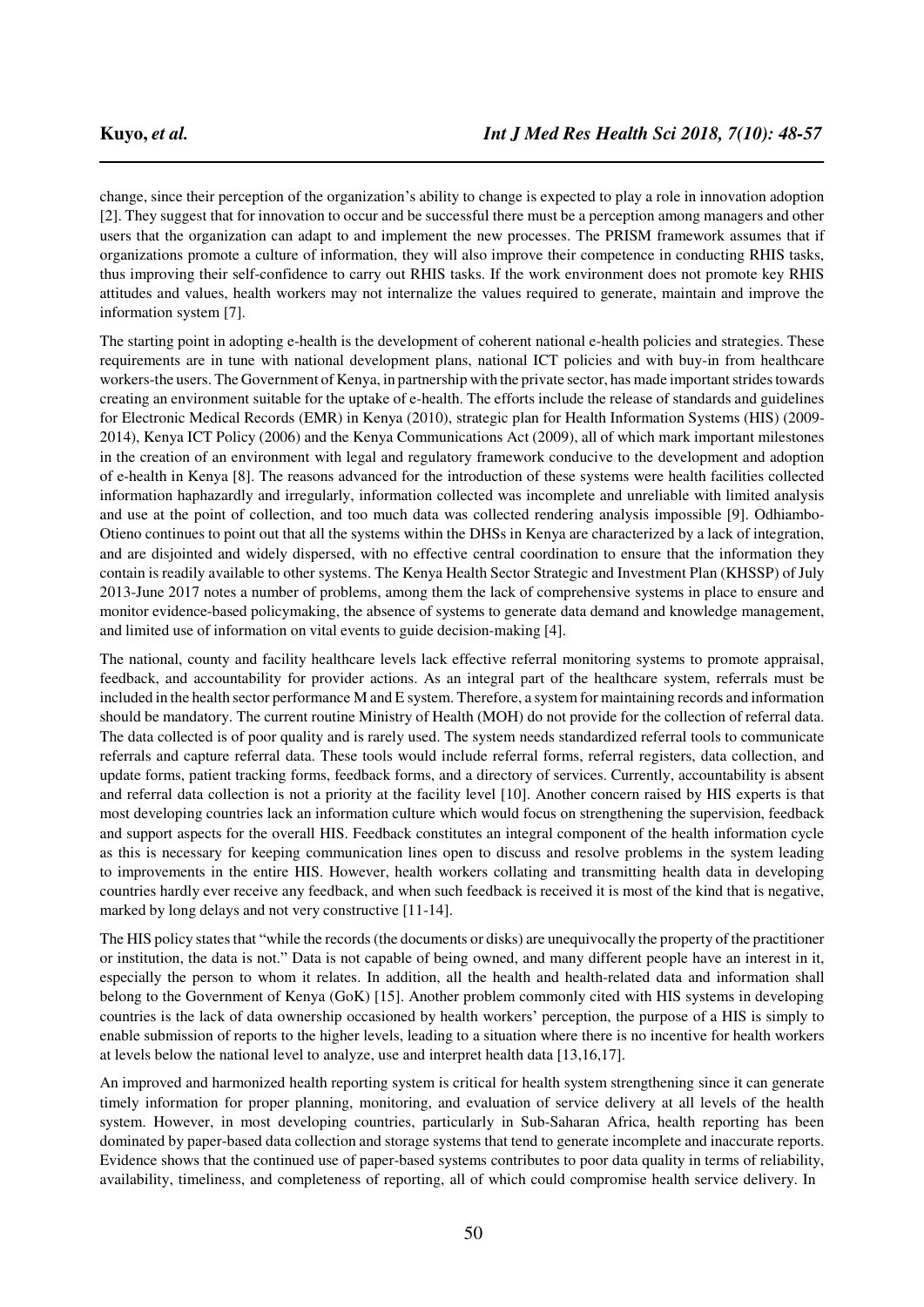Malawi, for instance, Makombe, et al., have found that the use of paper-based health facility which reports generating national summaries has resulted in a 12% underreporting of persons on first-line antiretroviral treatment because many sites did not submit accurate data to the national level [18]. Effective monitoring and supervision of health care programmes depend on the complete, accurate and timely flow of data between primary health care facilities, hospitals, and a central information hub. However, data routinely collected at healthcare facilities and submitted to district offices are commonly described as being unreliable [19].

A study has been conducted in South Africa to explore and describe staff experiences in managing data and/or information when utilizing the DHIS2 as a support mechanism for data quality improvement, including the strengths and weaknesses of current data management processes. The findings highlighted the strengths, weaknesses and key barriers as experienced by the staff. The strengths, such as having data capturers and DHIS2 software at most if not all facilities, were highlighted. The weaknesses and key barriers highlighted included staff shortages of both clinical and health management information staff, shortage of resources such as computers and internet access, poor feedback, training needs, and data quality issues. Most of the weaknesses and key barriers called for the further and proper implementation of the DHMIS policy, the standard operating procedures (SOPs), the e-health strategy and training of the staff since there were reported gaps between the policy and the reality and/or practice at the facility [14].

A health system needs internal mechanisms to develop performance targets, track progress as well as create and manage knowledge for continuous improvement. PRISM allows countries to assess the causal pathways of the determinants for RHIS performance and how they affect systems prior to implementing interventions to improve the quality of the data and use of information, and to later evaluate the change brought about by the interventions. As such, it creates opportunities for improvement by identifying the strengths and weaknesses of the health information system [7]. An efficient and effective healthcare delivery system must have a proper linkage of the 6 pillars on which it is founded. However, little attention has been given to the health information pillar as the critical component that glues together the other pillars making up the health system [1]. Public hospitals face challenges in collecting, analyzing, evaluating and interpreting critical health data and information to guide evidence-based decision-making [7]. Incomplete, incorrect and inconsistent data affect managers' confidence to use data.

Hospitals still lack the necessary capacity to use the information in DHIS2 for decision-making at various tiers [20]. Knowledge gaps among the users of DHIS2 on how to use information for evidence-based decision-making in Uasin Gishu Hospitals, coupled with critical shortages of human resources, continue to affect the quality of data generated and used. Consequently, inadequate use of data and information in DHIS2 could affect management of workload in specific areas to inform, for instance, justification for additional health workers to address critical shortages, or their redistribution, interventions and better management of communicable and non-communicable diseases, including service access and availability, e.g. where to place new facilities. In addition, it may affect the referral system of patients from the community level. Through the cases referred, the county health managers would miss out on very important data to determine if such cases qualified to be referred and whether or not there was need to improve local facilities and staffing to handle such cases and thus decongest referral hospitals. Failure to use data and information in DHIS2 may also affect budgetary allocation adversely.

There is an emphasis on improving maternal, neonatal and child health indicators, the primary target in the SDG 3. Progress has been hindered by poor policy implementation and weak health systems, which do not engage with or respond to, community needs. This results in poor access and utilization of preventive and curative health services [21]. Therefore, the researchers sought to determine the organizational factors influencing the use of District Health Information System (DHIS2) in Uasin Gishu County health facilities with a view to recommending better ways of using information in DHIS2 for sound decision-making and healthcare improvement.

# **PATIENTS AND METHODS**

A cross-sectional descriptive research design employing both qualitative and quantitative approaches was used in the study. The study was conducted in Uasin Gishu County which has 6 Sub-County hospitals. The county has a population of 894,179 people with a growth rate of 3.6% based on the 2009 population and housing census and it is located on a plateau with a cool climate [22]. The total health workforce in Uasin Gishu County was 1061 at the time of the study. The target population for the study comprised all healthcare providers in the study area. A simple random sampling technique was used to select the participants in the study, but 10 members of the CHMT were purposively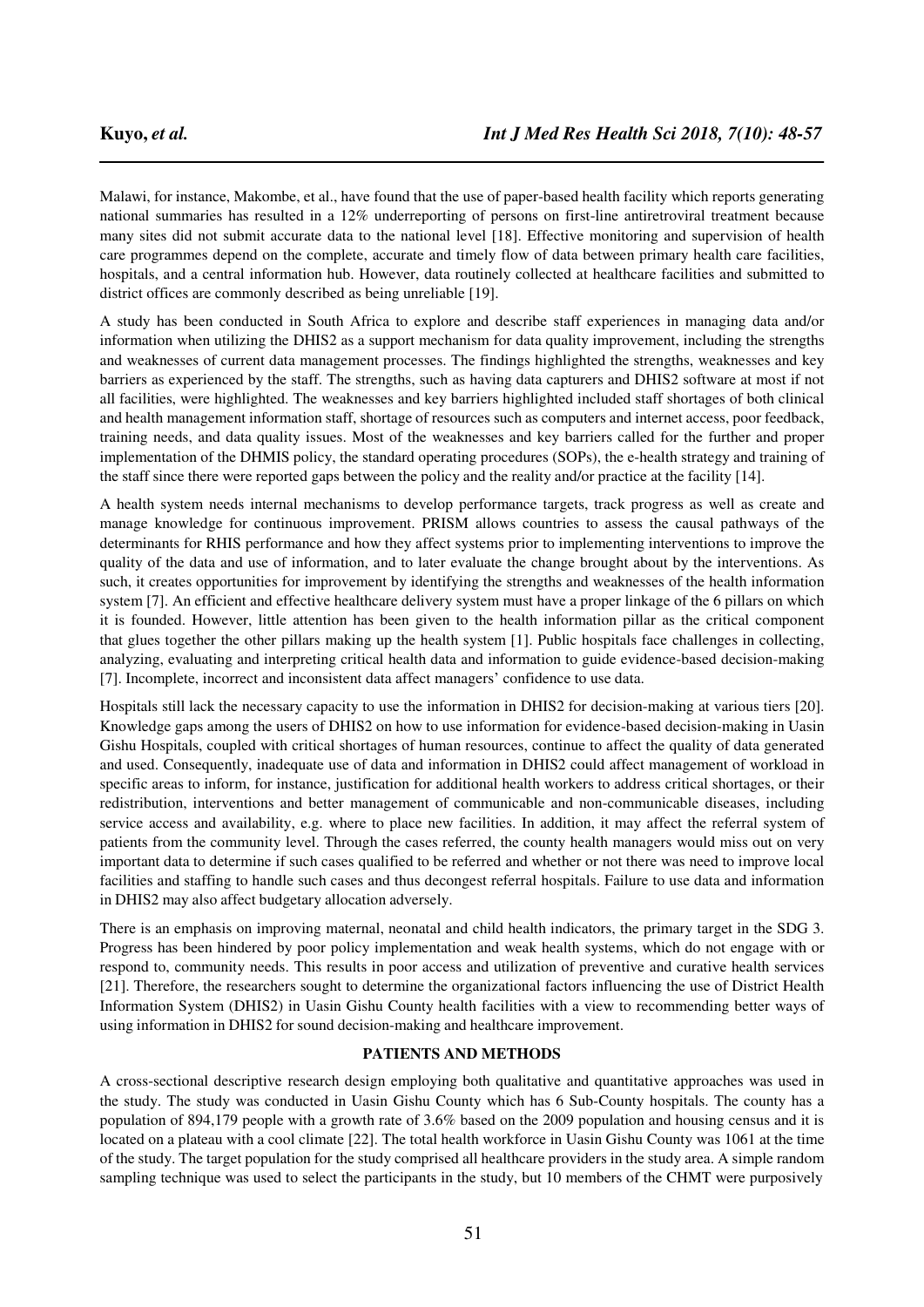$385$  and adjusted to the small population using the formula below. selected for in-depth interviews. The formula for proportions,  $\{n = Z^2pq/e^2\}$ , was used to determine the sample size of

$$
n = \frac{n_0}{1 + \frac{(n_0 - 1)}{N}}
$$

the health workers in a specific cadre;  $N_0$  is the total number of health workers in the study area while n is the sample The sample for each cadre of health workers was calculated in proportion to the total population for each group using the following formula:  $n = x/N_0 \times n$ ; where n is the sample for specific cadre of health workers; x is the total number of size. Using the formula, each cadre of health workers included in the study is shown in Table 1.

| <b>Staff Cadre</b>                      | Sample Size (n) | <b>Total Population (x)</b> |
|-----------------------------------------|-----------------|-----------------------------|
| Health Records and Information Officers | 8               | 31                          |
| <b>Nurses</b>                           | 150             | 563                         |
| <b>Clinical Officers</b>                | 22              | 82                          |
| Pharmacists                             | 17              | 65                          |
| Laboratory Technologists                | 22              | 81                          |
| Radiographers                           | 2               | 8                           |
| <b>Nutritionists</b>                    | 6               | 22                          |
| Medical doctors                         | 8               | 29                          |
| Public health officers                  | 43              | 160                         |
| Physiotherapists                        | 2               | 8                           |
| Occupational Therapists                 |                 |                             |
| Hospital administrators                 | $\mathfrak{D}$  | ┑                           |
| <b>Total</b>                            | $N = 283$       | $N_{0} = 1061$              |

|  | <b>Table 1 Population sample size distribution</b> |  |  |
|--|----------------------------------------------------|--|--|
|--|----------------------------------------------------|--|--|

Only participants who had worked for the Ministry of Health for a period of more than 6 months at the time of the study were enrolled. Trained assistants collected data using structured questionnaires and interview schedules for indepth data. Tape-recorders and field notebooks were used to record the proceedings during the in-depth interviews. Participation in the study was completely voluntary. The collected data were checked for accuracy and completeness. Thereafter, direct data entry was done using Excel spreadsheets. Descriptive statistics were used to analyze quantitative data. The tape-recorded information was transcribed into transcripts in MS Word. The transcripts were then imported into the qualitative data analysis (QDA) software and coded into themes for thematically analyzing. Ethical clearance and approval to conduct the study were sought from the Scientific Ethics Research Committee (SERC) of the Kenya Methodist University (KeMU) and the Moi University, as well as from the National Commission for Science and Technological Institutions (NACOSTI). The researchers further sought informed consent from all participants of the study and permission from other respective institutions within the research site.

# **RESULTS**

Total 134 participants (61.8%) were aged above 30 years, 35.8% were male, 78.8% had a certificate or diploma level of education, and 35.0% had worked for more than 10 years as detailed in Table 2 below.

# **Table 2 Social demographic characteristics**

| <b>Variable</b> | N           | $\mathbf{n}(\%)$ |  |  |
|-----------------|-------------|------------------|--|--|
|                 | <b>Site</b> |                  |  |  |
| Ainabkoi        | 220         | 49 (22.3%)       |  |  |
| Kapseret        |             | 41 $(18.6\%)$    |  |  |
| Kesses          |             | 24 (10.9%)       |  |  |
| Moiben          |             | 32 (14.5%)       |  |  |
| Turbo           |             | 45 (20.5%)       |  |  |
| Ziwa            |             | 29 (13.2%)       |  |  |
| Age (Years)     |             |                  |  |  |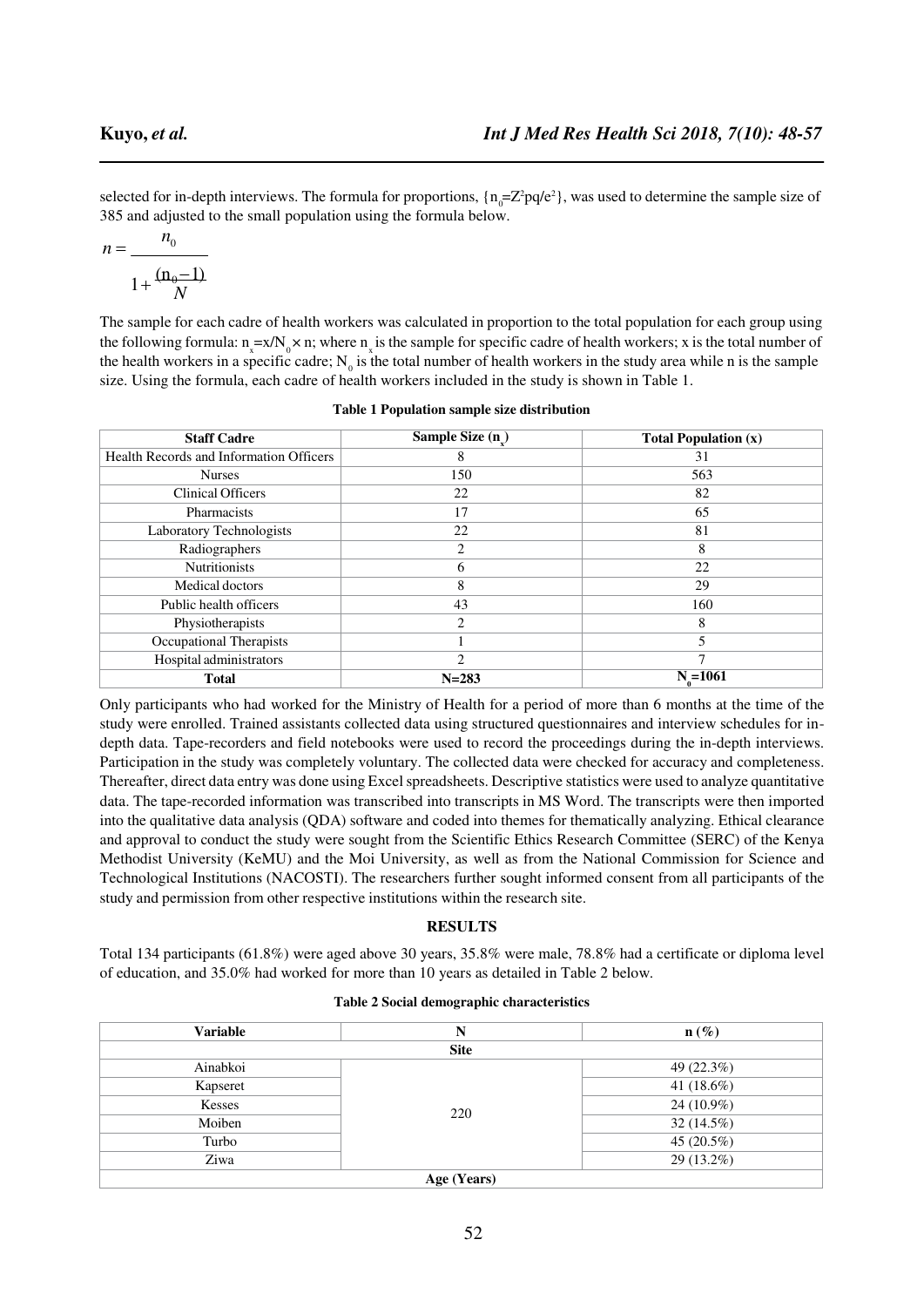| 18-24          | 217                    | 11 $(5.1\%)$  |
|----------------|------------------------|---------------|
| $25 - 30$      |                        | 72 (33.2%)    |
| $31-40$        |                        | 81 (37.3%)    |
| $41-50$        |                        | 41 (18.9%)    |
| 51-60          |                        | $12(5.5\%)$   |
|                | Gender                 |               |
| Male           | 212                    | 76 (35.8%)    |
|                | <b>Education Level</b> |               |
| Certificate    | 217                    | 21(9.7%)      |
| Diploma        |                        | 150 (69.1%)   |
| Degree         |                        | 43 (19.8%)    |
| <b>Masters</b> |                        | $3(1.4\%)$    |
|                | <b>Years Employed</b>  |               |
| $1 - 5$        | 206                    | 85 (41.3%)    |
| $6 - 10$       |                        | 49 (23.8%)    |
| $11 - 15$      |                        | 31 $(15.0\%)$ |
| $>15$          |                        | 41 (19.9%)    |

A total of 10 key informants, 8 males and 2 females, drawn from the County Health Management Team (CHMT) were approached for interviews. However, one of them, a female, declined. Total 107 (50.0%) of the participants acknowledged that there were adequate finances to run DHIS2. Of this number, 92 (86.0%) responded when they were asked about the financiers of DHIS2. Of the 92, 72 (79.1%) and 11 (12.0%) said that the county government and donors, respectively, financed DHIS2. Three-quarters (75.6%) agreed or strongly agreed that there was adequate support on matters of DHIS2 from Sub-County or county health records and information officer. Table 3 below summarizes the main champions of DHIS2 information useful for decision-making at the county.

|  | Table 3 Champions of DHIS2 information used for decision-making in the county |  |  |
|--|-------------------------------------------------------------------------------|--|--|
|  |                                                                               |  |  |

| Champion(s)                                          | N   | $\mathbf{n}(\%)$ |
|------------------------------------------------------|-----|------------------|
| <b>County Governor</b>                               | 210 | $28(13.3\%)$     |
| Deputy Governor                                      | 210 | $3(1.4\%)$       |
| County Director of Health                            | 210 | 61 $(29.0\%)$    |
| Medical Superintendent                               | 210 | $27(12.9\%)$     |
| County Health Records and Information Officer        | 210 | $118(56.2\%)$    |
| Sub County Health Records and Information<br>Officer | 210 | 82 (39.0%)       |

The main champions of DHIS2 information use in decision-making were the county health records and information officers (56.2%), and the Sub-County health records and information officers (39.0%). The determinants of use of DHIS2 information were mainly availability of computers (67.0%), availability of network and internet services (53.0%), and presence of trained staff (53.0%) (Table 4).

| Table 4 Factors favoring DHIS2 information use in decision-making |  |  |
|-------------------------------------------------------------------|--|--|
|-------------------------------------------------------------------|--|--|

| <b>Variable</b>                      | N   | $\mathbf{n}(\%)$ |
|--------------------------------------|-----|------------------|
| Availability of computers            | 215 | $144(67.0\%)$    |
| Network and internet services        | 215 | $114(53.0\%)$    |
| Power backup                         | 215 | 65 $(30.2\%)$    |
| ICT support supervision              | 215 | 94 (43.7%)       |
| Conducive policy and legal framework | 215 | 53 (24.7%)       |
| Trained staff                        | 215 | $114(53.0\%)$    |
| Management support                   | 215 | 89 (41.4%)       |
| Organizational politics              | 215 | $24(11.2\%)$     |

Up to 78.5% agreed or strongly agreed that organizational hierarchy influenced the use of DHIS2 and 80.8% agreed or strongly agreed that there was improved staff performance due to the utilization of DHIS2. About 82 (38.0%) participants thought that the ownership of the data rests with the national government and 87 (40.3%) thought that it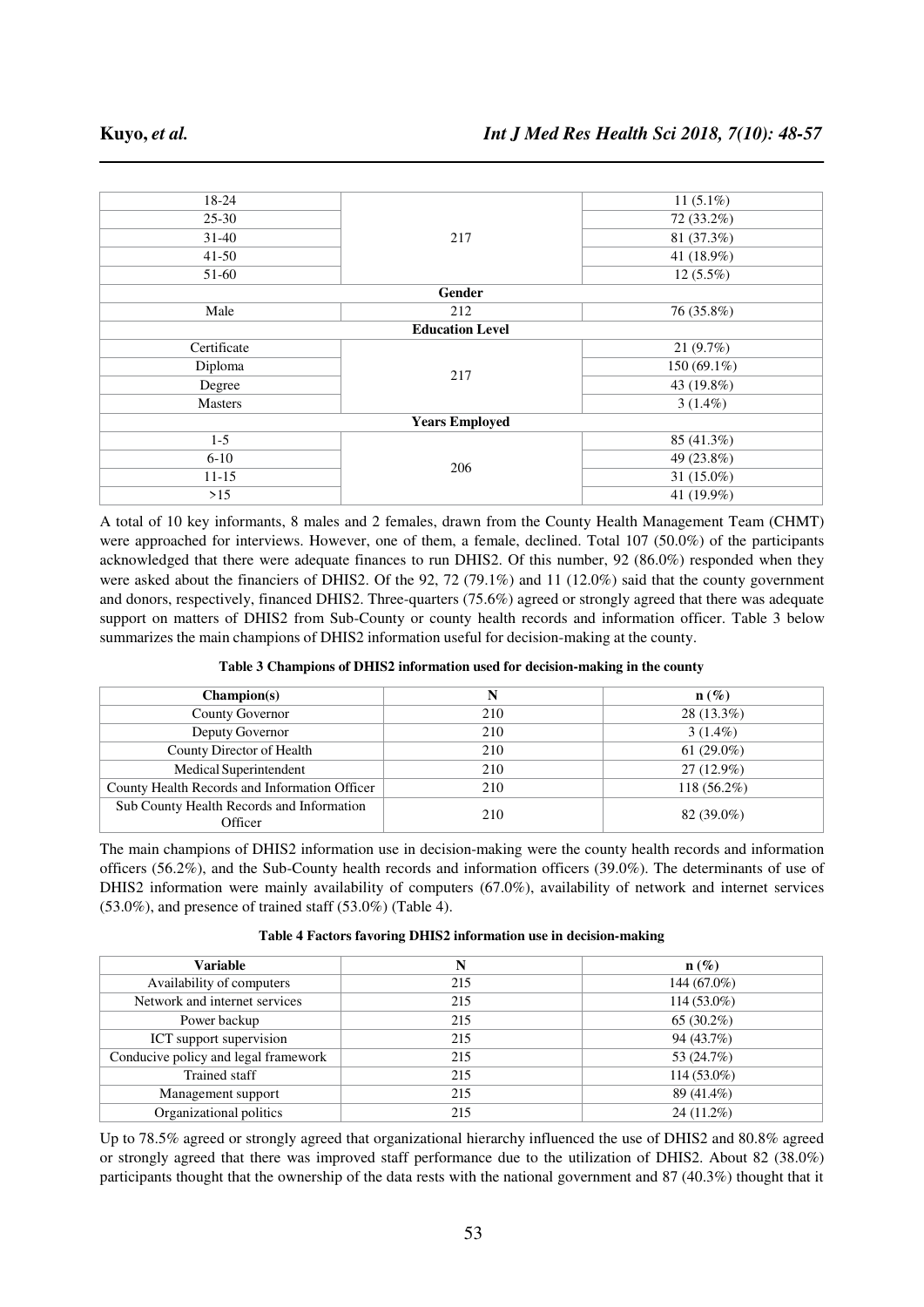rested with Uasin Gishu County government. Only 2 (0.9%) thought that the patient owned the data (Table 5). The external factors influencing the use of DHIS2 included government legislation (54.8%) and customer reaction to DHIS2 services (28.1%).

| <b>Variable</b>                     | N                  | $n(\%)$       |  |  |  |
|-------------------------------------|--------------------|---------------|--|--|--|
|                                     | Owners of the data |               |  |  |  |
| National Government                 | 216                | 82 (38.0%)    |  |  |  |
| Uasin Gishu County Government       | 216                | $87(40.3\%)$  |  |  |  |
| Department                          | 216                | 55 (25.5%)    |  |  |  |
| Patient                             | 216                | $2(0.9\%)$    |  |  |  |
| <b>External factors</b>             |                    |               |  |  |  |
| Market                              | 219                | 14 $(6.4\%)$  |  |  |  |
| Government legislation              | 217                | 119 (54.8%)   |  |  |  |
| Customer reaction to DHIS2 services | 217                | 61 $(28.1\%)$ |  |  |  |

**Table 5 Ownership of the data and external factors influencing DHIS2 use**

The major challenges experienced in the use of information in DHIS2 for evidence-based decision-making in Uasin Gishu County included lack of management support (34.3%), poor skills among the users (48.6%), lack of adequate computers (36.7%), and unreliable internet connectivity (47.1%) (Table 6). Others included a lack of power backup  $(27.6\%)$  and resistance to change  $(21.0\%).$ 

**Table 6 Challenges in the use of DHIS2 information for evidenced-based decision-making**

| Variable                          | N   | $\mathbf{n}(\%)$ |
|-----------------------------------|-----|------------------|
| Lack of management support        | 210 | 72 (34.3%)       |
| Poor skills set among users       | 210 | $102(48.6\%)$    |
| Lack of adequate computers        | 210 | 77(36.7%)        |
| Unreliable internet services      | 210 | 99 (47.1%)       |
| Lack of power backup              | 210 | 58 (27.6%)       |
| Lack of antivirus software        | 210 | $34(16.2\%)$     |
| Resistance to change              | 210 | 44 (21.0%)       |
| Lack of accurate and quality data | 210 | 57 $(27.1\%)$    |

The key informants highlighted the following as the main factors that determine the utilization of data in the organization:

- **• Demand for information:** Demand for information was highlighted as among the organizational factors that influenced the use of the DHIS2 system. The respondents explained that the information should be availed to all those in need, especially the health professionals. Participant 1 explained this point as follows: "Eh….one is the need for information for all to be able to access so that demand for information" (personal communication, participant 1, male, county clinical officer).
- **• Teamwork:** Additionally, participant 1 highlighted the importance of teamwork thus: "…… it is also the issue of teamwork…. unlike previously where it was a preservative of HRIOs (laughter) where only one person was the main player. Whereas all of us need information and create the same. You cannot be told that you can take this food but you cannot enter the hotel."
- **• Hierarchical utilization of data:** It was also reported that utilization of data within the DHIS2 system has been affected by the hierarchical arrangement which limits access to the system in favor of senior officers in the organization. This was vividly explained as follows: "Utilization of data and DHIS2 varies with levels top sub-county and county level managers use the data more than lower level staff" (personal communication, participant 5, male, county director of health).
- **• Policy:** The presence of strong policies was also highlighted by participant 5 who explained that policy influences the use of the DHIS2 system: "Policies also influence the use of data in DHIS2" (personal communication, participant 5, male, county director of health).
- **• Interest in the utilization of data:** The respondents also said the utilization of DHIS2 data could be influenced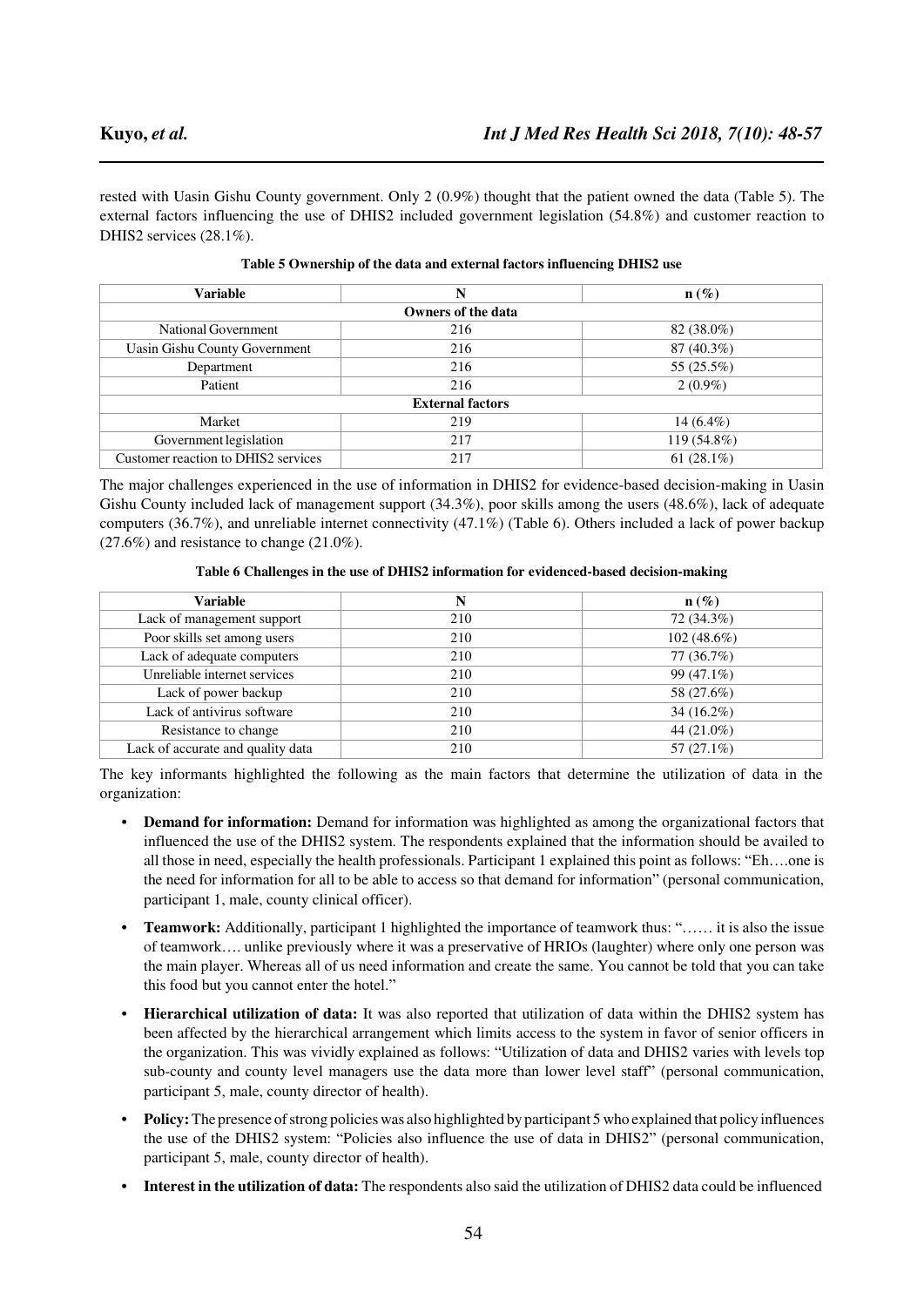by the individual interest of top-level management. Therefore, if they are really interested in it the rest of the system will certainly embrace DHIS2: ".... if top management is interested in our data, it is that obvious by this will improve data use" (personal communication, participant 5, male, county director of health).

- **• Internal and external factors:** Internal factors such as staff knowledge and external factors like management support and provision of adequate servers to the staff reportedly influenced the utilization of DHIS2 data. Participant 5 explained this point as follows: "External and internal factors such as staff knowledge and management support, provision of adequate servers to the staff" (personal communication, participant 5, male, county director of health).
- **• Political interference:** The respondents also said political interference tend to influence how reports were made from the DHIS2 system data. This point was expressed in the following words: "Political really affects legal, e.g. report requests" (personal communication, participant 5, male, county director of health).

# **DISCUSSION**

The study's main objective was to determine the organizational factors influencing the use of DHIS2 in Uasin Gishu County. The findings showed that there were adequate finances to run DHIS2 and most of the funding (79.1%) came from the County Government. The research further underscored that support on matters of DHIS2 came mainly from Sub-County or county health records and information officers. Besides, the same cadre of professionals was found to be the main champions promoting the use of DHIS2 information for decision-making in the County. Some of the main determinants in the use of information in DHIS2 for decision-making included the availability of computers, networking and internet services, and presence of trained staff. In addition, the majority of the participants affirmed that the utilization of DHIS2 improves staff performance and can be influenced by the organizational hierarchy.

The study also showed that the use of DHIS2 can be influenced by government legislation and customer reaction to DHIS2 services. However, major challenges experienced while using information in DHIS2 for evidenced-based decision-making included lack of management support, poor skills among the users, lack of adequate computers, and unreliable internet connectivity. Others included lack of power backup and resistance to change. In agreement with the findings of the study, a previous research has established the use of computers systems, training and harmonization of indicators which facilitated the increased use of HMIS data but lack of capacity to analyze, interpret and use data by both data producers and users which was the main challenge in data utilization for decision making [23]. Additionally, another study notes that organizational factors, especially support, for data review and sharing forums were seen to affect information use [24].

The challenges found in the present study have been recorded elsewhere, among them inadequate infrastructure, low computer proficiency, inadequate staffing capacities, lack of proactive leadership and information ownership at all levels, as well as the still unmet demand for better quality and complete health data [25]. On the same issue, a Botswana study cites several challenges in the national health information management system, including inadequate IT infrastructure including computers and unreliable internet access; limited skills in using the system and inadequate human resource capacity [26]. In addition, a similar trend was observed in Cameroon [27]. Another study in Iran investigated the relationship of resources of the organizations, organizational knowledge, processes, managerial structure, values and goals with the use of computer and demonstrated a significant relationship between managerial structures, resources of the organizations and attitude [28].

Health information systems are critical to reaching universal health coverage. Information is vital for public health decision-making, health sector reviews, planning, and resource allocation and program monitoring and evaluation. However, it seemed that no assessment has been done to ascertain that the tiers use information derived from DHIS2 to make evidence-based decisions in the Uasin Gishu County health facilities. The findings of the study would help the Uasin Gishu County Health Managers and Health System, in general, to adopt and periodically assess relevant health information systems to enhance the use of DHIS2 information for evidence-based decision-making and to ensure return on investment in county public health facilities and Kenyan health care delivery system as a whole. In addition, the study results would strengthen HIS pillar and fast-track the realization of Kenya Vision 2030, SDGs, as well as HSS, adds to the existing knowledge in health information systems.

Whereas the findings of this study are important, the researchers experienced a number of limitations. Some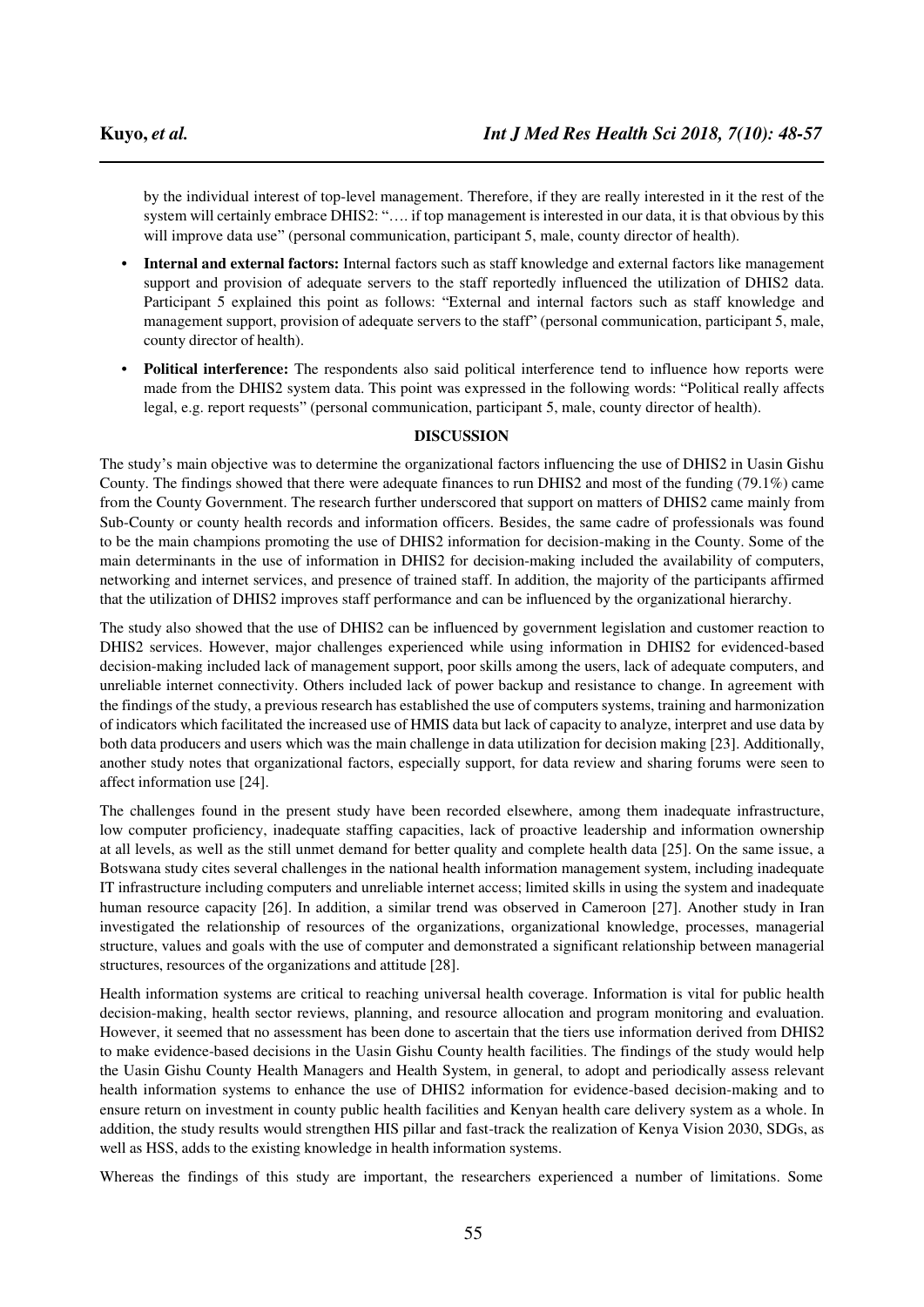participants, especially those in management, were not conversant with the use of DHIS2. The study is cross-sectional, the researchers were unable to control the truth of the information because the information was collected at a particular point in time. Therefore, what happened before or after was not captured during the study.

### **CONCLUSION**

Based on the study findings, it is evident that the main funding for the DHIS2 system comes from the County Government. Health records and information officers are the main promoters of DHIS2 information use. Additionally, the main determinants of DHIS2 information use are the availability of computers, network and internet services, trained staff and legislation. Lastly, the main challenges inhibiting the use of information in DHIS2 for evidencedbased decision-making include lack of management support, poor skills among the users, lack of adequate computers, unreliable internet connectivity, lack of power backup and resistance to change. In light of these findings, the study recommends for more support and funding from the national government for DHIS2 activities. The political elite and entire healthcare workforce should be involved in championing and promoting the use of DHIS2 information. Moreover, there is a need for an ample supply of computers, network, internet services, and other accessories as well as training staff to boost ICT infrastructural prerequisites for the proper functioning of DHIS2.

### **DECLARATIONS**

### **Conflict of Interest**

The authors declared no potential conflicts of interest with respect to the research, authorship, and/or publication of this article.

# **REFERENCES**

- [1] World Health Organization, Western Pacific Region (WPRO). *The WHO Health Systems Framework.* WPRO, 2016.
- [2] See, Kelly E., and Robert T. Clemen. "Psychological and organizational factors influencing decision process innovation: The role of perceived threat to managerial power." 2005.
- [3] Nutley, Tara, and HeidiW Reynolds. "Improving the use of health data for health system strengthening." *Global Health Action,* Vol. 6, No. 20001, 2013, pp. 1-10.
- [4] Republic of Kenya. "*Health Sector Strategic and Investment Plan (KHSSP)."* Nairobi: Government Printers, 2013.
- [5] Jitpaiboon, Thawatchai, and Sema A. Kalaian. "Analyzing the effect of top management support on Information System (IS) performance across organizations and industries using hierarchical linear modeling." *Journal of International Information Management,* Vol. 14, No. 2, 2005.
- [6] Loonam, John, et al. "Top managers and information systems: Crossing the Rubicon!" *Strategic Change,* Vol. 23, No. 2-3, 2014, pp. 205-24.
- [7] Belay, Hiwot, and T. Lippeveld. *Inventory of PRISM Framework and Tools: Application of PRISM Tools and Interventions for Strengthening Routine Health Information System Performance*. Measure Evaluation, USAID, 2013.
- [8] Juma, Kilwake, et al. "Current Status of E-Health in Kenya and Emerging Global Research Trends." *International Journal of Information and Communication Technology,* Vol. 2, No. 1, 2012, pp. 50-54.
- [9] Odhiambo-Otieno, George W. "Evaluation of existing district health management information systems a case study of the district health systems in Kenya." *International Journal of Medical Informatics,* Vol. 74, No. 9, 2005, pp. 733-44.
- [10] Byl, S., Punia, M., and Owino, R. *Devolution of Healthcare Services in Kenya: Lessons Learnt from Other Countries*. KPMG, 2013.
- [11] La Vincente, Sophie, et al. "Supporting local planning and budgeting for maternal, neonatal and child health in the Philippines." *Health Research Policy and Systems,* Vol. 11, No. 3, 2013.
- [12] Chitama, Dereck, et al. "From papers to practices: district level priority setting processes and criteria for family